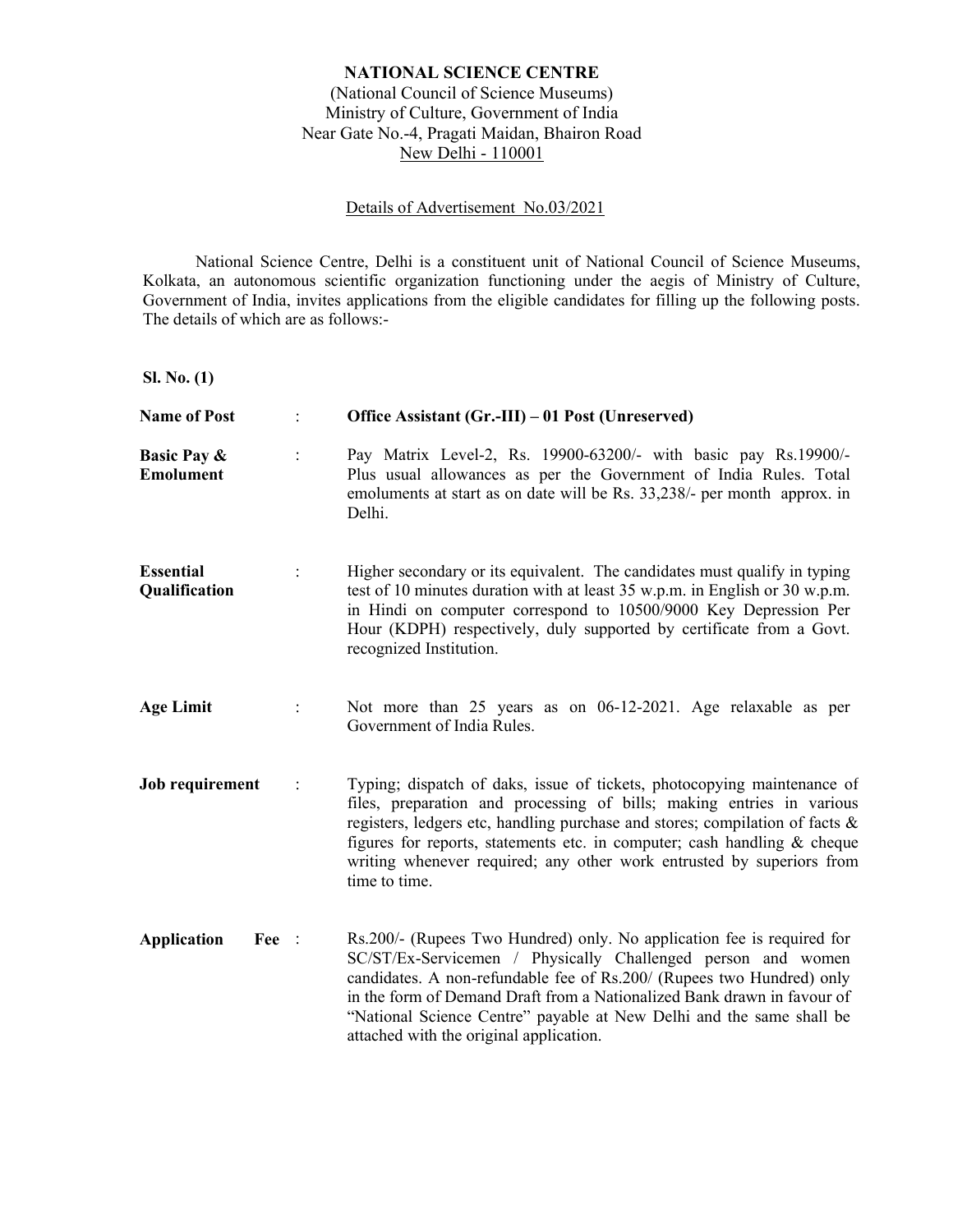| SL No. (2)                                                  | $\mathcal{L}^{\text{max}}$ | Technician 'A' - 03 Nos. (Computer Hardware &<br><b>Networking/Electrical/Painter)</b>                                                                                                                                                                                                                                                                                                                                                    |
|-------------------------------------------------------------|----------------------------|-------------------------------------------------------------------------------------------------------------------------------------------------------------------------------------------------------------------------------------------------------------------------------------------------------------------------------------------------------------------------------------------------------------------------------------------|
|                                                             |                            | Out of above 03 posts, 02 Posts are reserved for Other Backward<br>Class (OBC) and 01 Post is reserved for Scheduled Tribe (ST)<br>(Irrespective of the trade)                                                                                                                                                                                                                                                                            |
| Name of Posts &                                             | $\mathbb{R}$               | (a) Technician 'A' (Computer Hardware & Networking) $-01$ Post                                                                                                                                                                                                                                                                                                                                                                            |
| Job requirement                                             | $\ddot{\cdot}$             | Installation and Maintenance of Computers / networks / projectors /<br>IT infrastructures etc.                                                                                                                                                                                                                                                                                                                                            |
|                                                             |                            | (b) Technician 'A' (Electrical) $-01$ Post                                                                                                                                                                                                                                                                                                                                                                                                |
|                                                             |                            | Tracing and drawing, operation and maintenance of electrical<br>equipment's                                                                                                                                                                                                                                                                                                                                                               |
|                                                             | $\ddot{\phantom{a}}$       | (c) Technician 'A' (Painter) – 01 Post                                                                                                                                                                                                                                                                                                                                                                                                    |
|                                                             | $\ddot{\cdot}$             | Lettering, painting, Screen printing, handling and installations of<br>exhibition materials, assisting in art layout and model making.                                                                                                                                                                                                                                                                                                    |
| <b>Basic</b><br>Pay<br>$\mathbf{\&}$ :<br><b>Emoluments</b> |                            | Pay Matrix Level-2, Rs.19900-63200/- with basic pay Rs.19900/-<br>Plus usual allowances as per the Government of India Rules. Total<br>emoluments at start as on date will be Rs.33,238/- per month<br>approx. in Delhi.                                                                                                                                                                                                                  |
| <b>Essential</b><br>Qualification                           | $\ddot{\cdot}$             | (i)<br>SSC or Matriculation with certificate from ITI or equivalent in<br>relevant discipline;<br>Candidates must have one year experience after obtaining the<br>(ii)<br>certificate for course duration of two years. For candidates<br>obtaining certificates of one year course duration, two years<br>relevant experience after obtaining the certificate shall be<br>required.                                                      |
| <b>Age Limit</b>                                            | $\ddot{\cdot}$             | Not more than 35 years as on 06-12-2021. Age relaxable for<br>reserved Categories of candidates as per Government of India<br>Rules.                                                                                                                                                                                                                                                                                                      |
| <b>Application Fee</b>                                      | $\ddot{\cdot}$             | Rs.200/- (Rupees Two Hundred only). No application fee is<br>required for SC/ST/Ex-Servicemen / Physically Challenged person and<br>women candidates. A non-refundable fee of Rs.200/- (Rupees two hundred<br>form<br>of<br>Draft<br>only)<br>the<br>Demand<br>from<br>in<br>a<br>Nationalized Bank drawn in favour of "National Science Centre"<br>payable at New Delhi and the same shall be attached with the<br>original application. |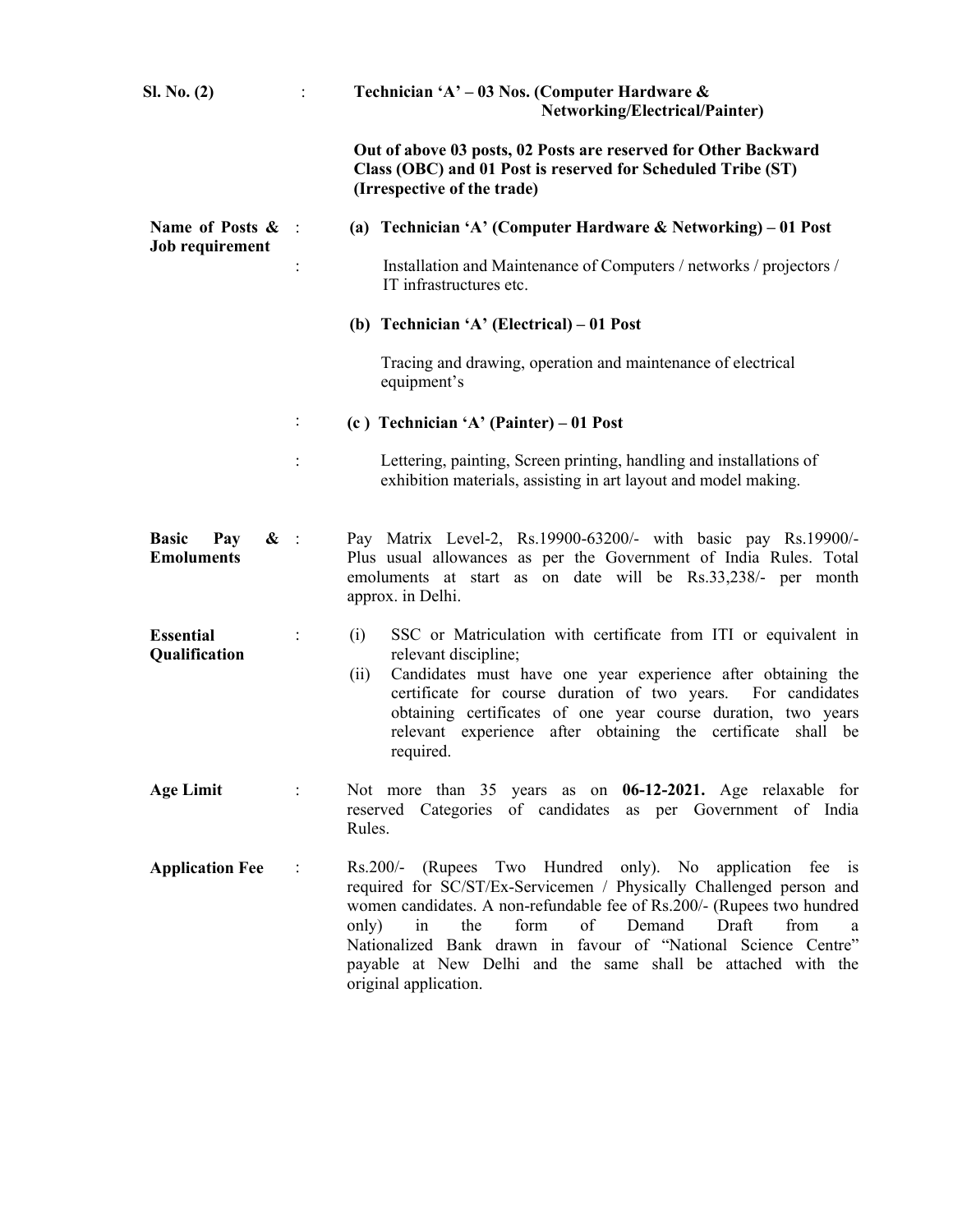#### G**eneral Terms & Conditions:**

- 1. Application must be submitted in the prescribed from and not in plain papers.
- 2. The completed application along with application fee, attested copies of all relevant certificates and testimonials shall be sent to **National Science Centre, Near Gate No.-4, Pragati Maidan, Bhairon Road, New Delhi – 110001**, so as to reach on or before **06-12-2021**.
- 3. The candidates already working in Government, Semi Government, Public Sector Undertaking and autonomous organizations must apply through proper channel. The selected incumbent will be governed by the National Pension System and National Council of Science Museums (NCSM) provides to its employees attractive facilities like medical, LTC, etc.
- 4. The selected incumbent is liable to be transferred to any Science Museums/ Centres under the control of National Council of Science Museums, anywhere in India.
- 5. Only outstation SC/ST/ PWD candidates called for the Written Test & Typing Test / Trade Test will be paid single  $2<sup>nd</sup>$  Class Railway / Bus Fare (Both ways) by shortest route (once only) on production of proof of travel.
- 6. Candidates should satisfy themselves that they meet all requisite requirements such as prescribed qualifications, age, experience etc. if, at any stage of recruitment it is known or revealed that the candidate does not fulfill any of the requisite qualification or experience criteria, his/her candidature / appointment will be cancelled forthwith without assigning any reasons.
- 7. Canvassing in any form and/ or bringing in any influence political or otherwise will be treated as disqualification.
- 8. The Director, National Science Centre, Delhi, reserves the right to cancel recruitment without assigning any reason.
- 9. Application received after the due date due to postal delay or any other reasons will not be entertained.
- 10. Personal / Interim enquiries will not be entertained. Mere possession of requisite qualifications shall not entitle the candidates to be called for Written Test based on which selection will be made.

\*\*\*\*\*\*\*\*\*\*\*\*\*\*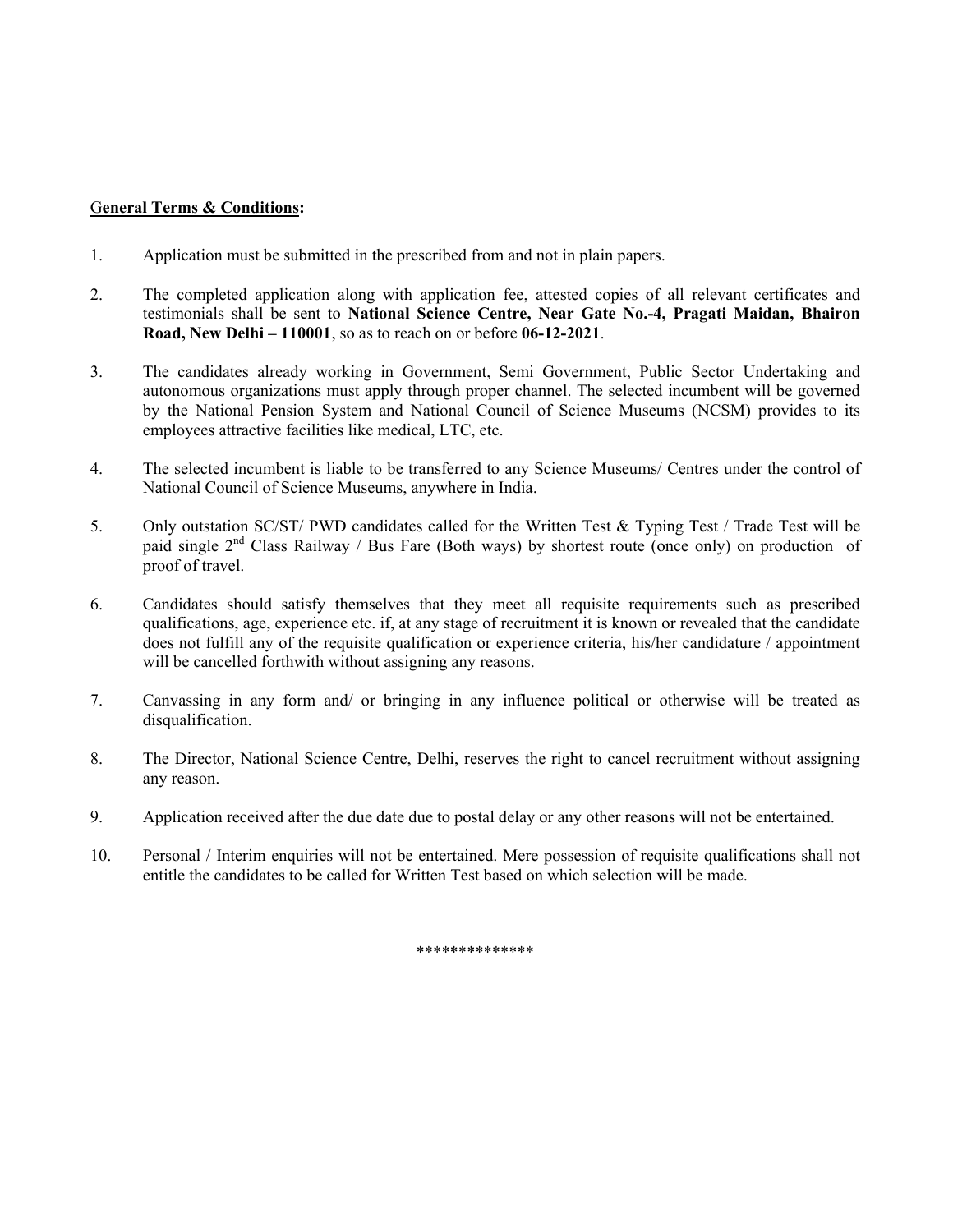

**NATIONAL SCIENCE CENTRE**  (National Council of Science Museums) Near Gate No.-4, Pragati Maidan, Bhairon Road, New Delhi – 110001

Affix recent passport size photo-graph

# **Detail of Application Fee : DD No. …………..……. Dtd……………………… Rs. ……….………**

#### **FORM OF APPLICATION FOR THE POST OF \_\_\_\_\_\_\_\_\_\_\_\_\_\_\_\_\_\_\_\_\_\_\_\_\_\_\_\_\_\_\_\_\_\_\_\_\_\_**

Application for the post of  $\qquad \qquad$  at National Science Centre, Delhi in Pay Matrix Level – 2 (Rs. 19900-63200/-) with basic pay: Rs.19900/- against Advertisement No. 03/2021, Closing Date : **06-12-2021**

 Form of application for the use of candidates for appointment by selection (To be filled in candidate's own handwriting and forwarded to the above address)

| 1.               | Name in full (in Block letters)              | $\ddot{\cdot}$ |  |
|------------------|----------------------------------------------|----------------|--|
|                  | (in case of female candidate the appropriate |                |  |
|                  | word 'Miss' or 'Mrs.' should be given)       |                |  |
| $\overline{2}$ . | Address in full                              |                |  |
|                  | (a) Present Address                          | $\ddot{\cdot}$ |  |
|                  |                                              |                |  |
|                  |                                              |                |  |
|                  |                                              |                |  |
|                  | (b) Permanent Address                        | $\ddot{\cdot}$ |  |
|                  |                                              |                |  |
|                  |                                              |                |  |
|                  | (c) Mobile No./email ID                      | :              |  |
|                  |                                              |                |  |
| 3.               | (a) Date of Birth                            | $\ddot{\cdot}$ |  |
|                  |                                              |                |  |
|                  | (b) Place of Birth                           |                |  |
|                  |                                              |                |  |
|                  | (c) Age as on $06-12-2021$                   |                |  |
|                  |                                              |                |  |
| 4.               | Father's/Husband's Name                      |                |  |
|                  |                                              |                |  |
|                  | (a) Address                                  |                |  |
|                  |                                              |                |  |
|                  | (b) Occupation                               |                |  |
|                  | (If dead, give last address)                 |                |  |
|                  |                                              |                |  |
| 5.               | Mother's Name                                | $\ddot{\cdot}$ |  |
|                  |                                              |                |  |
|                  | (a) Address                                  |                |  |
|                  |                                              |                |  |
|                  | (b) Occupation                               |                |  |
|                  | (If dead, give last address, in case of      |                |  |
|                  | married woman give husband's name            |                |  |
|                  | address & occupation.)                       |                |  |
|                  | (c) If retired from Govt. Service, indicate  | $\ddot{\cdot}$ |  |
|                  | whether she is a Pensioner or a family       |                |  |
|                  | Pensioner and if so, give particulars        |                |  |
|                  |                                              |                |  |
|                  |                                              |                |  |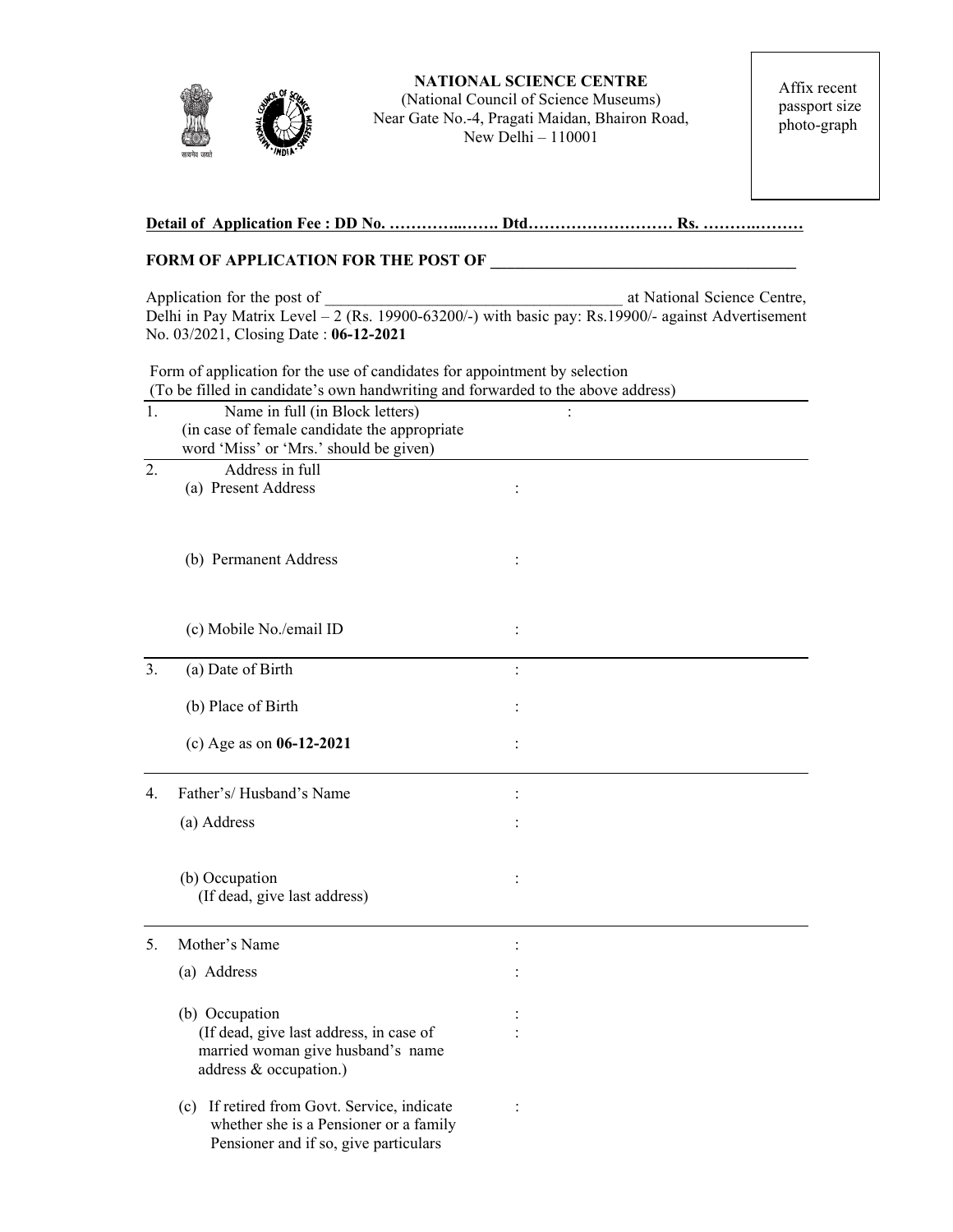| 6. | Are you*                                                                           |                                                                                                |
|----|------------------------------------------------------------------------------------|------------------------------------------------------------------------------------------------|
|    | (a) a citizen of India by birth                                                    | $\ddot{\cdot}$                                                                                 |
|    | and/or by domicile?                                                                |                                                                                                |
|    | (b) a person having migrated from Pakistan                                         |                                                                                                |
|    | or other countries with the intention of                                           |                                                                                                |
|    | permanently settling in India or a subject                                         |                                                                                                |
|    | of Nepal?                                                                          |                                                                                                |
|    | 'Yes' / 'No' If 'Yes', give details.                                               |                                                                                                |
|    | * Answer 'Yes' or 'No' and cancel the<br>words, which are not applicable.          |                                                                                                |
| 7. | State your -                                                                       |                                                                                                |
|    | (a) Religion                                                                       |                                                                                                |
|    | (b) Are you a member of SC/ST/OBC                                                  |                                                                                                |
|    | as per the orders of Govt. of India?                                               |                                                                                                |
|    |                                                                                    |                                                                                                |
|    | Answer 'Yes' or 'No' and if 'Yes' give                                             |                                                                                                |
|    | particulars and attach a certificate(s)<br>from the District Magistrate in support |                                                                                                |
|    | of your claim.                                                                     |                                                                                                |
|    |                                                                                    |                                                                                                |
|    | (c) Are you an Anglo-Indian?                                                       |                                                                                                |
|    | (d) Are you physically handicapped?                                                |                                                                                                |
|    | If 'yes', give details.                                                            |                                                                                                |
|    | (e) Are you Ex-service personnel? Answer                                           |                                                                                                |
|    | 'Yes' or 'No' if 'Yes' give particulars                                            |                                                                                                |
|    | and attach relevant discharge certificate                                          |                                                                                                |
| 8. | Is (or was) your father/husband:                                                   |                                                                                                |
|    | A citizen of India by birth and/or<br>(a)                                          |                                                                                                |
|    | by domicile?                                                                       |                                                                                                |
|    | a person having migrated from<br>(b)                                               |                                                                                                |
|    | Pakistan or Bangladesh or other                                                    |                                                                                                |
|    | countries with the intention of                                                    |                                                                                                |
|    | permanently settling in India or a<br>subject of Nepal?                            |                                                                                                |
|    |                                                                                    |                                                                                                |
|    | *Answer 'Yes' or 'No' and cancel the                                               |                                                                                                |
|    | words which are not applicable                                                     |                                                                                                |
| 9. |                                                                                    | Particulars of all Examination passed and Degrees and Technical Qualifications obtained at the |
|    |                                                                                    | University or other places of higher education (commencing with the Secondary or equivalent    |
|    | examination). Attach attested testimonials.                                        |                                                                                                |

| Examination (s) | Name of Board/ | % of marks | Class or | Major subjects taken | Year of passing |
|-----------------|----------------|------------|----------|----------------------|-----------------|
| / Degree        | University     | obtained   | Division |                      |                 |
|                 |                |            | obtained |                      |                 |
|                 |                |            |          |                      |                 |
|                 |                |            |          |                      |                 |
|                 |                |            |          |                      |                 |
|                 |                |            |          |                      |                 |
|                 |                |            |          |                      |                 |
|                 |                |            |          |                      |                 |
|                 |                |            |          |                      |                 |
|                 |                |            |          |                      |                 |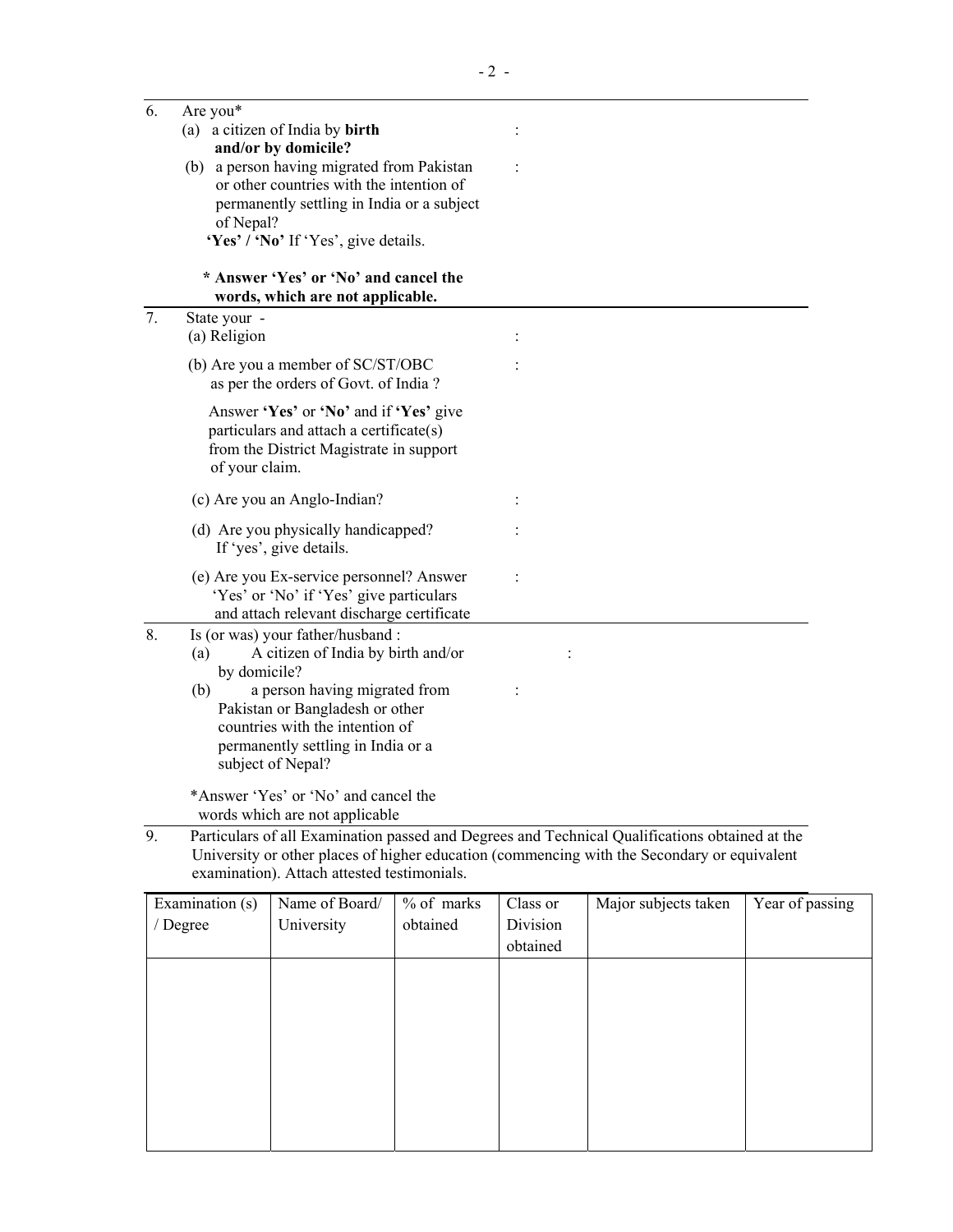10. Particulars of Professional / Technical Qualification:

| Examination    | Name of Institute / | $%$ of   | Class or | Major subjects taken | Year of passing |
|----------------|---------------------|----------|----------|----------------------|-----------------|
| $(s)$ / Degree | Board / University  | marks    | Division |                      |                 |
|                |                     | obtained | obtained |                      |                 |
|                |                     |          |          |                      |                 |
|                |                     |          |          |                      |                 |
|                |                     |          |          |                      |                 |
|                |                     |          |          |                      |                 |
|                |                     |          |          |                      |                 |
|                |                     |          |          |                      |                 |
|                |                     |          |          |                      |                 |
|                |                     |          |          |                      |                 |
|                |                     |          |          |                      |                 |
|                |                     |          |          |                      |                 |

# 11. Education Qualification pursuing at the time of applying for the post :

12. Experience (give details of all employment) :

| Nature of    | Name of Employer | Date of Joining | Date of Leaving | Salary Drawn |
|--------------|------------------|-----------------|-----------------|--------------|
| Employment / | / Organization / |                 |                 |              |
| Post held    | Company          |                 |                 |              |
|              |                  |                 |                 |              |
|              |                  |                 |                 |              |
|              |                  |                 |                 |              |
|              |                  |                 |                 |              |
|              |                  |                 |                 |              |
|              |                  |                 |                 |              |
|              |                  |                 |                 |              |
|              |                  |                 |                 |              |
|              |                  |                 |                 |              |
|              |                  |                 |                 |              |
|              |                  |                 |                 |              |
|              |                  |                 |                 |              |
|              |                  |                 |                 |              |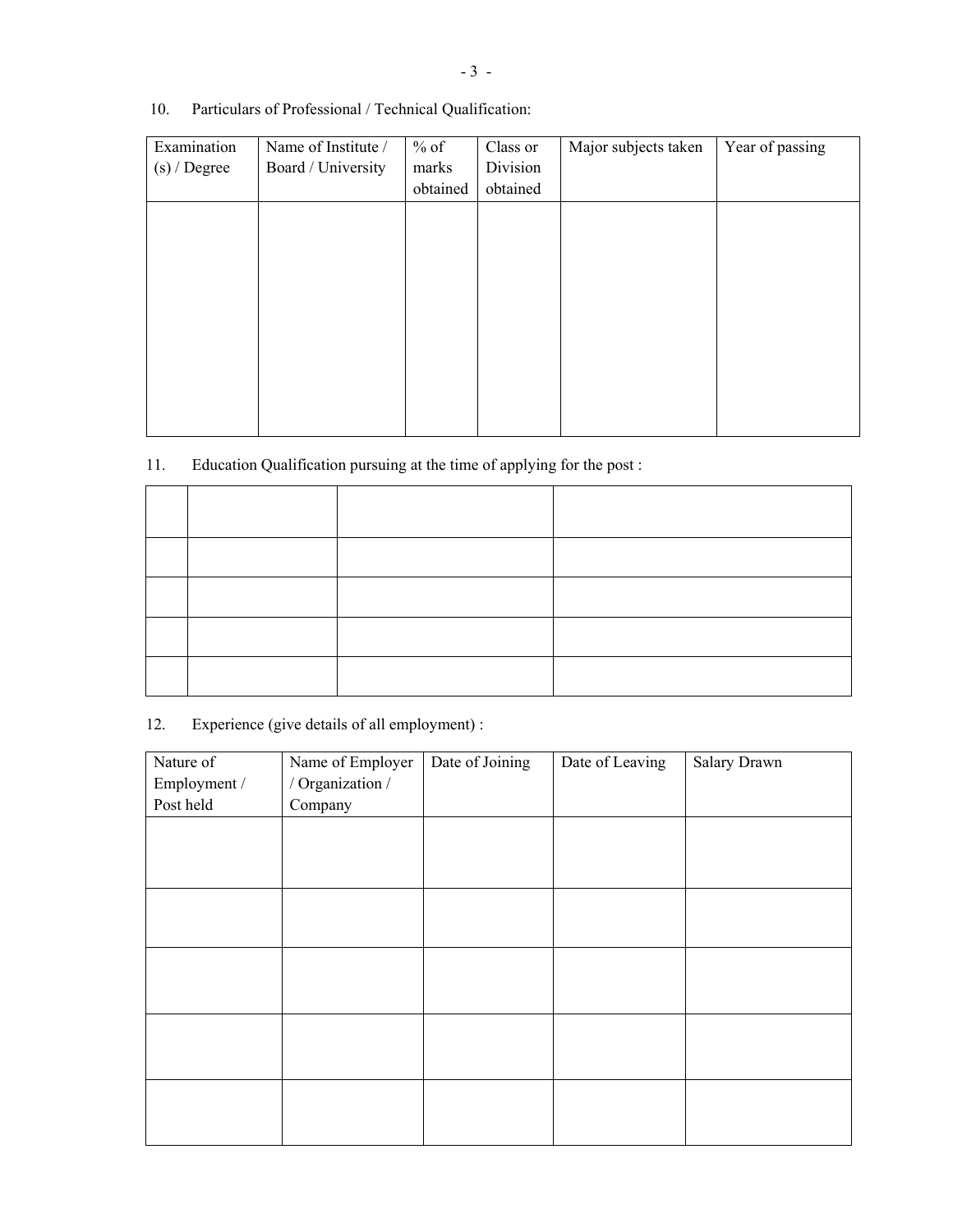- 13. Are you a Govt. Servant at Present ? : If so, please state whether your appointment is Temporary or Permanent.
- 14. Are you willing to accept the minimum : initial pay offered? If not, state what is the lowest initial pay that you would accept in the prescribed scale.
- 15. Whether any of your relative is working in the : NCSM? If so, please give details.
- 16. What language (including Indian languages) can you read, write or speak. Give particulars and state any examination passed in each.

| Read only | Speak only | Read and Speak |       | Read, Write and   Examination Passed, if any |
|-----------|------------|----------------|-------|----------------------------------------------|
|           |            |                | Speak |                                              |
|           |            |                |       |                                              |
|           |            |                |       |                                              |
|           |            |                |       |                                              |

17. Are you willing to work anywhere in India? : (Answer 'Yes' or 'No')

#### 18. List of Enclosures :

|  | 10             |  |
|--|----------------|--|
|  |                |  |
|  | 1 <sub>0</sub> |  |

Note :

- 1. Information in respect of columns  $-3.7,9,10,11 \& 12$  should necessarily be supported by attested copies of certificates & testimonials, otherwise the application will not be considered.
- 2. If you are in Government/Semi Government Service/ Public Sector Undertaking/ Autonomous organization, application should be routed through proper channel.
- 3. Canvassing in any form and/or bringing in any influence, political or otherwise, will be treated as a disqualification for the post.

I hereby declare that the information furnished in this application is true & correct to the best of my knowledge and belief.